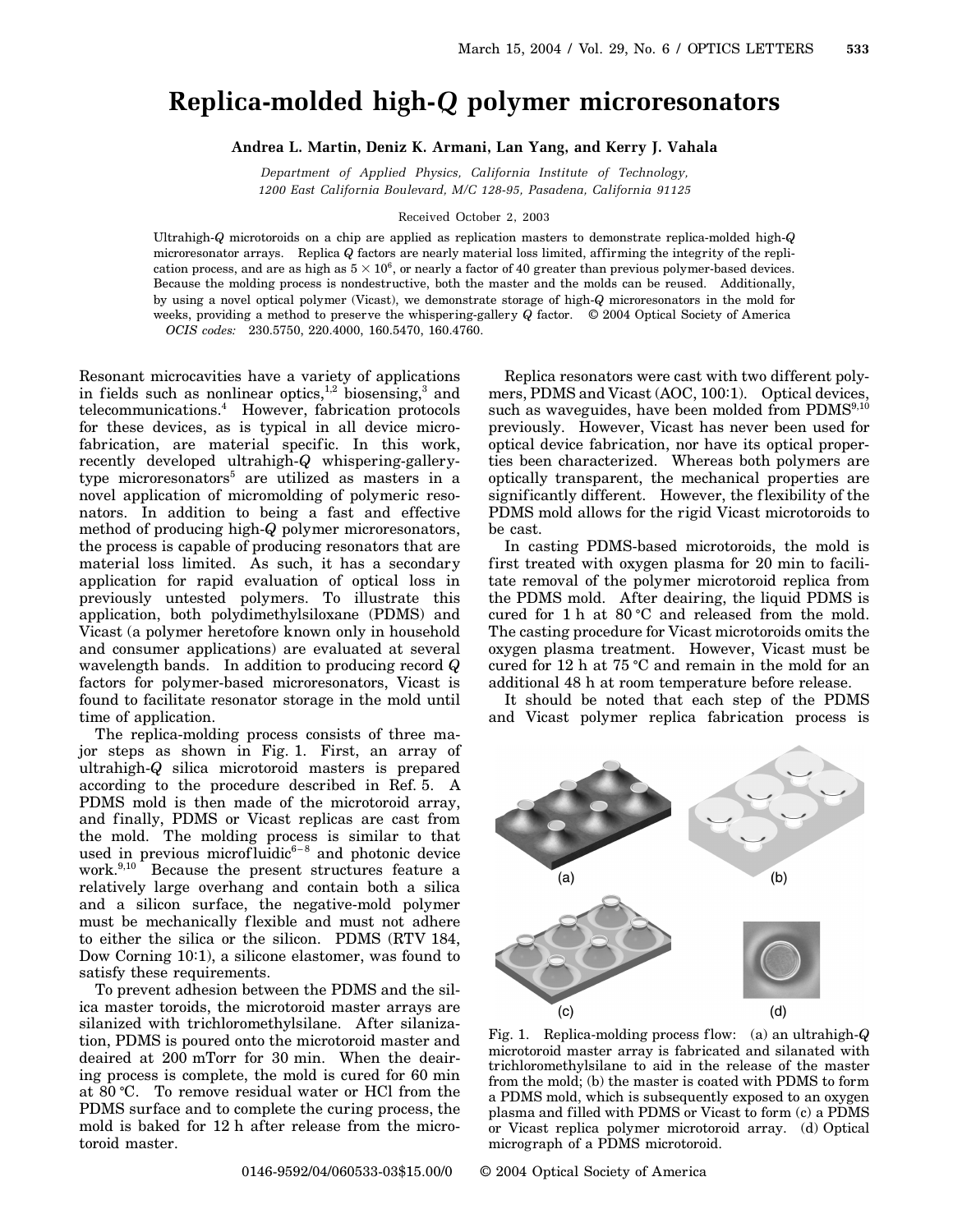

Fig. 2. Transmission spectrum for a  $45-\mu$ m-diameter Vicast polymer microtoroid. The free spectral range (FSR) of the polymer high-*Q* microtoroid is in agreement with the theoretical prediction of 11.5 nm.

nondestructive. Microtoroid masters and the PDMS negative molds were used repeatedly, and no degradation in quality (as inferred by measurement of the resonator *Q* factor) was observed in the final polymer replicas. In addition, Vicast microtoroids have been stored for several weeks in the mold without adhering to the mold and exhibit *Q* factors comparable with Vicast microtoroids immediately released from their molds. Since high-*Q* microresonators can be sensitive to long-term environmental exposure, this feature is an important means by which the shelf life of disposable microresonators can be increased.

Measurement of the resonator quality factor and analysis of the modal structure was performed at three wavelength bands (980, 1300, and 1500 nm). For testing purposes a single-frequency, tunable externalcavity laser was coupled to a single-mode optical fiber containing a short, tapered section. The tapered section was used to couple power into the whisperinggallery modes of the PDMS and Vicast microtoroids. Tapered fibers are made by heating a standard telecommunication optical fiber with an oxyhydric torch while stretching the fiber.<sup>11</sup> They function

as high-efficiency probes of microresonators and are described in more detail elsewhere.<sup>12,13</sup> During testing, the polymer microtoroids were placed on a highresolution translation stage (100-nm step resolution) and were monitored by two cameras (top and side view) simultaneously. With the taper waveguide in close proximity to the polymer microtoroid, optical laser power was launched and transmission spectra were monitored. Figure 2 is a typical transmission spectrum. Since the refractive indices of both PDMS and Vicast are similar to that of silica (PDMS, 1.46; Vicast, 1.53 near 1300 nm), both the modal structure and free spectral range of the polymer microtoroids are comparable with that of their silica master counterparts.5 Furthermore, the modal structure is dominated by principal transmission minima believed to be the fundamental transverse mode of the replica microtoroids.

The intrinsic *Q* factor for this mode was determined by scanning the laser (linewidth of 300 kHz) and measuring both the transmission and the loaded linewidth (full width at half-maximum) for several waveguide– resonator coupling conditions in the undercoupled regime.13 The intrinsic modal linewidth (and intrinsic *Q*) was then computed with a simple coupling model.12 To minimize the effect of thermal distortion on the mode structure, the optical input power was kept below 1  $\mu$ W with an optical attenuator, and the laser scan frequency was optimized so as to ensure that neither the scan direction (increasing frequency versus decreasing frequency) nor the scan frequency had any observable effect on linewidth. The measured intrinsic *Q* factor (average of the computed values described above) for both Vicast and PDMS in all wavelength bands tested is given in Fig. 3. Points in the plot are located at wavelengths corresponding to the specific modes measured, and the curves provide a guide to the eye. The data are specific to one device but are representative of measurements on many distinct polymer resonators. Maximum quality factors of  $5 \times 10^6$  were measured for Vicast and  $2 \times 10^6$  for PDMS. Comparing these results with all other chip-based microresonator *Q* values reveals that the maximum *Q* factor measured for the Vicast microtoroids is surpassed by only the silica microtoroid



Fig. 3. Intrinsic *Q* for PDMS (solid curve) and for Vicast (dotted curve) replicated microresonators measured in the following bands: (a) 980 nm, (b) 1300 nm, and (c) 1550 nm. Data points are connected by curves as a guide to the eye. Intrinsic *Q* (dashed curve), inferred for PDMS from material absorption spectra, is also shown. For reference, an equivalent loss (in  $cm^{-1}$ ) is also given.